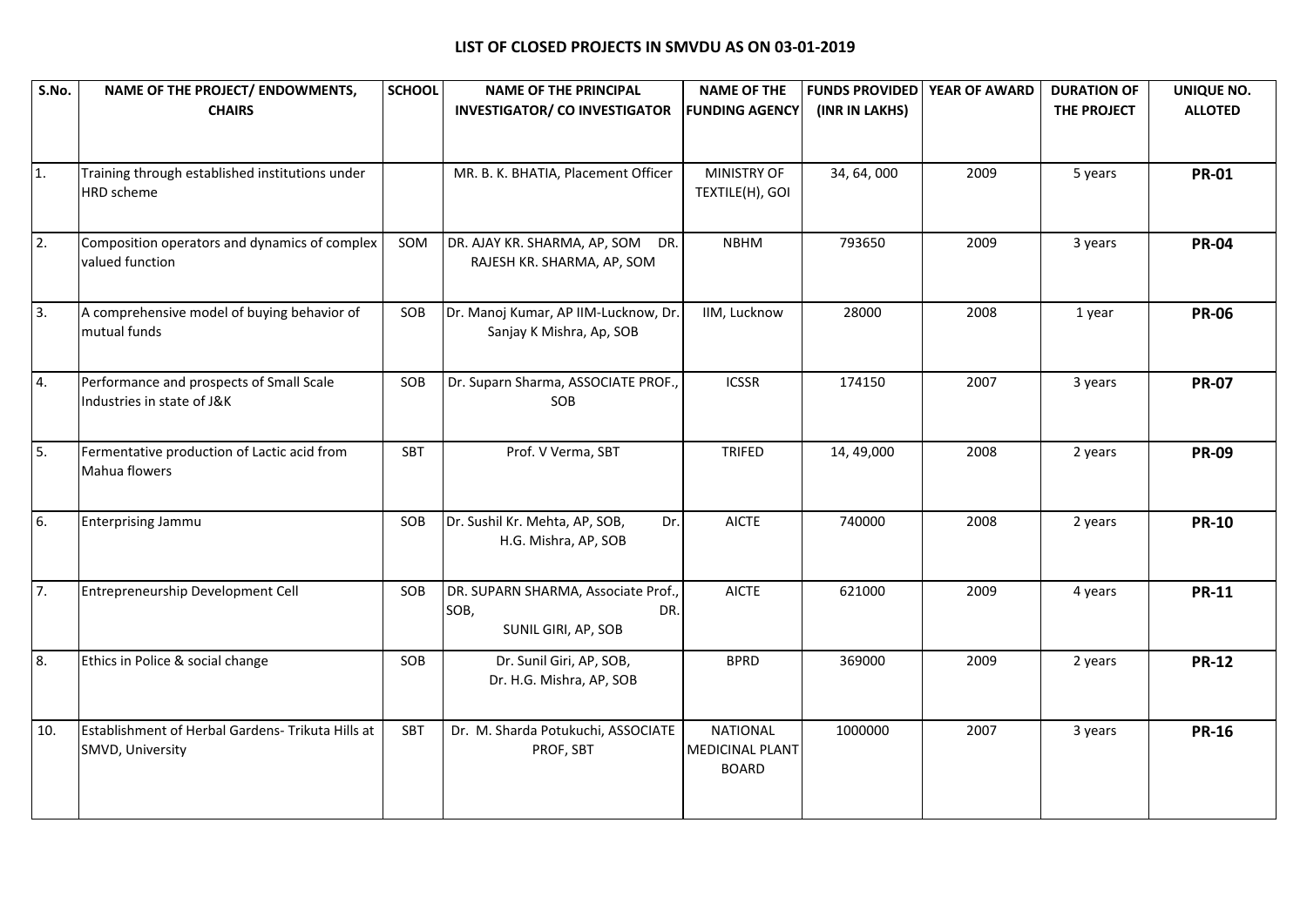| S.No. | NAME OF THE PROJECT/ ENDOWMENTS,<br><b>CHAIRS</b>                                                                                                     | <b>SCHOOL</b> | <b>NAME OF THE PRINCIPAL</b><br><b>INVESTIGATOR/ CO INVESTIGATOR</b>                       | <b>NAME OF THE</b><br><b>FUNDING AGENCY</b> | <b>FUNDS PROVIDED</b><br>(INR IN LAKHS) | <b>YEAR OF AWARD</b> | <b>DURATION OF</b><br>THE PROJECT | UNIQUE NO.<br><b>ALLOTED</b> |
|-------|-------------------------------------------------------------------------------------------------------------------------------------------------------|---------------|--------------------------------------------------------------------------------------------|---------------------------------------------|-----------------------------------------|----------------------|-----------------------------------|------------------------------|
| 11.   | <b>Bipolar Logic Nets for reasoning</b>                                                                                                               | SCSE          | Prof. M.L. Garg, SCSE                                                                      | UGC                                         | 115000                                  | 2009                 | 1 year                            | <b>PR-18</b>                 |
| 12.   | Dynamics of stress at work places                                                                                                                     | SOB           | Dr. Jyoti Sharma, Associate Prof., Dr.<br>Suparn Sharma, Associate Prof., Ms.<br>Aarti, AP | <b>AICTE</b>                                | 450000                                  | 2008                 | 2 years                           | <b>PR-19</b>                 |
| 13.   | A study on the impact of Corporate Social<br>Responsibility Practices on SMEs (Small and<br>Medium Enterprises) performance in Jammu<br>District      | SOB           | Dr. H. Chahal, Assoc. Prof, Commerce,<br>JU; Mr. Sanjay Mishra, AP, SOB                    | <b>UGC</b>                                  | 565000                                  | 2009                 | 2 years                           | <b>PR-23</b>                 |
| 14.   | Organized retailing in Jammu                                                                                                                          | SOB           | Dr. Hari Govind Mishra, AP, SOB; Dr.<br>Sushil Kumar Mehta, AP, SOB                        | <b>UGC</b>                                  | 478700                                  | 2011                 | 2 years                           | <b>PR-24</b>                 |
| 15.   | Dimensions of industrial sickness in SMES-A<br>study of Jammu & Kashmir State                                                                         | SOB           | Dr. Suparn Sharma, Associate Prof.                                                         | <b>UGC</b>                                  | 120000                                  | 2011                 | 1 year                            | <b>PR-26</b>                 |
| 16.   | Simulation and performance evaluation of Vapor-<br>Compression-Absorption(VCA) Hybrid<br>Refrigeration System for Cooling and Heating<br>Applications | <b>SEM</b>    | Dr. Sanjeev Anand, AP, SoEM                                                                | <b>CSIR</b>                                 | 613000                                  | 2011                 | 2 years                           | <b>PR-27</b>                 |
| 17.   | National board for Higher Mathematics                                                                                                                 | SOM           | Prof. V.K. Bhat                                                                            | <b>NBHM</b>                                 | 110000                                  | 2009                 | 6 years                           | <b>PR-29</b>                 |
| 18.   | Quality Practices in Supply Chain management- A<br>Case of Large Manufacturing Units in J&K                                                           | SOB           | Dr. Sunil Giri, AP; Dr. Saurabh, AP,<br>SOB; Dr. Rashi Taggar, AP, SOB                     | <b>AICTE</b>                                | 605000                                  | 2009                 | 3 years                           | <b>PR-30</b>                 |
| 19.   | Mobile VSAT Enabeld e-Learning Terminals (Pilot<br>Phase)                                                                                             | SOP           | Dr. Sunil Kr. Wanchoo, AP                                                                  | <b>MHRD</b>                                 | $\overline{a}$                          | 2009                 | 1 year                            | <b>PR-35</b>                 |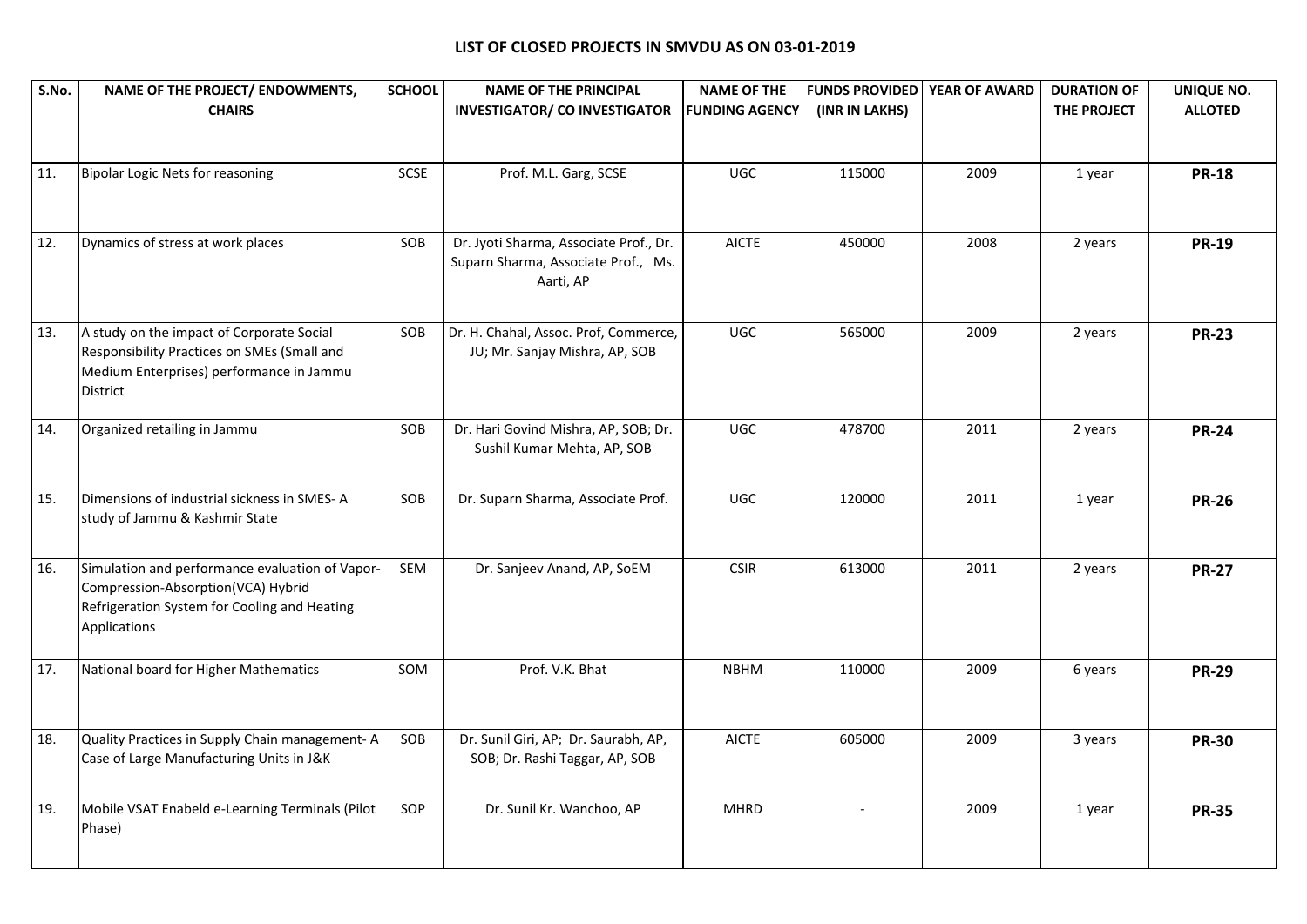| S.No.             | NAME OF THE PROJECT/ ENDOWMENTS,<br><b>CHAIRS</b>                                                                           | <b>SCHOOL</b> | <b>NAME OF THE PRINCIPAL</b><br><b>INVESTIGATOR/ CO INVESTIGATOR</b>                                         | <b>NAME OF THE</b><br><b>FUNDING AGENCY</b> | <b>FUNDS PROVIDED</b><br>(INR IN LAKHS) | <b>YEAR OF AWARD</b> | <b>DURATION OF</b><br>THE PROJECT | UNIQUE NO.<br><b>ALLOTED</b> |
|-------------------|-----------------------------------------------------------------------------------------------------------------------------|---------------|--------------------------------------------------------------------------------------------------------------|---------------------------------------------|-----------------------------------------|----------------------|-----------------------------------|------------------------------|
| 20.               | Development of DNA fingerprints in selected<br>medicinal plants                                                             | SBT           | Prof. V. Verma                                                                                               | <b>DABUR INDIA</b>                          | 1537500                                 | 2009                 | 3 years                           | <b>PR-36</b>                 |
| 21.               | A critical study of Udayanacharya's<br>reconstruction of the Buddhist Doctrines in<br>Nyayakusumanjali and Atmatattvaviveka | SOPC          | Dr. Anil Kr. Tewari, AP                                                                                      | <b>UGC</b>                                  | 80000                                   | 2011                 | 1 year                            | <b>PR-38</b>                 |
| $\overline{22}$ . | Anomalous phenomenon in C3H & C3D Cyclic<br>molecules                                                                       | SoP           | Prof. Suresh Chandra                                                                                         | <b>CSIR</b>                                 | 270333+1RA/JRF/<br><b>SRF</b>           | 2009                 | 3 years                           | <b>PR-39</b>                 |
| 23.               | <b>ERP Project</b>                                                                                                          | <b>SCSE</b>   | Dr. Sonika Gupta, AP; Dr. Ajay Koul,<br>AP, Dr. Sumeet Gupta, AP                                             | NMIECT, MHRD                                | 2500000                                 | 2010                 | 3 years                           | <b>PR-40</b>                 |
| 24.               | Design & Demonstration of set of algorithms for<br>high reliability wireless data acquisition & control                     | <b>SECE</b>   | Dr. Sumeet Gupta, AP; Dr. Shekhar<br>Verma, associate Prof, IIT, Allahabad &<br>Mr. Sashi Bhushan Kotwal, AP | <b>ISRO</b>                                 | 1327000                                 | 2010                 | 3 years                           | <b>PR-41</b>                 |
| 25.               | Electron impact single ionization studies of<br>atoms                                                                       | SOP           | Dr. Yugal Khajuria, AP; DR.<br>P.C.Deshmukh, IIT, Madras                                                     | <b>CSIR</b>                                 | 600000                                  | 2011                 | 3 years                           | <b>PR-45</b>                 |
| 26.               | Transparency of skew polynomial rings over<br><b>Neotherian Rings</b>                                                       | SOM           | Prof. V. K. Bhat                                                                                             | <b>NBHM</b>                                 | 1029400                                 | 2010                 | 3 years                           | <b>PR-46</b>                 |
| 27.               | Enantioselective synthesis and biological<br>screening of some new b-blockers                                               | SBT           | Dr. Anil Kumar, AP                                                                                           | <b>UGC</b>                                  | 617800                                  | 2011                 | 3 years                           | <b>PR-47</b>                 |
| 28.               | Technological changes in manufacturing<br>organizations: a study of north-west states of<br>India                           | SOB           | Dr. Jyoti Sharma, Associate Prof.; Dr.<br>Supran Sharma Associate Prof., SOB                                 | <b>ICSSR</b>                                | 446125                                  | 2011                 | 2 years                           | <b>PR-49</b>                 |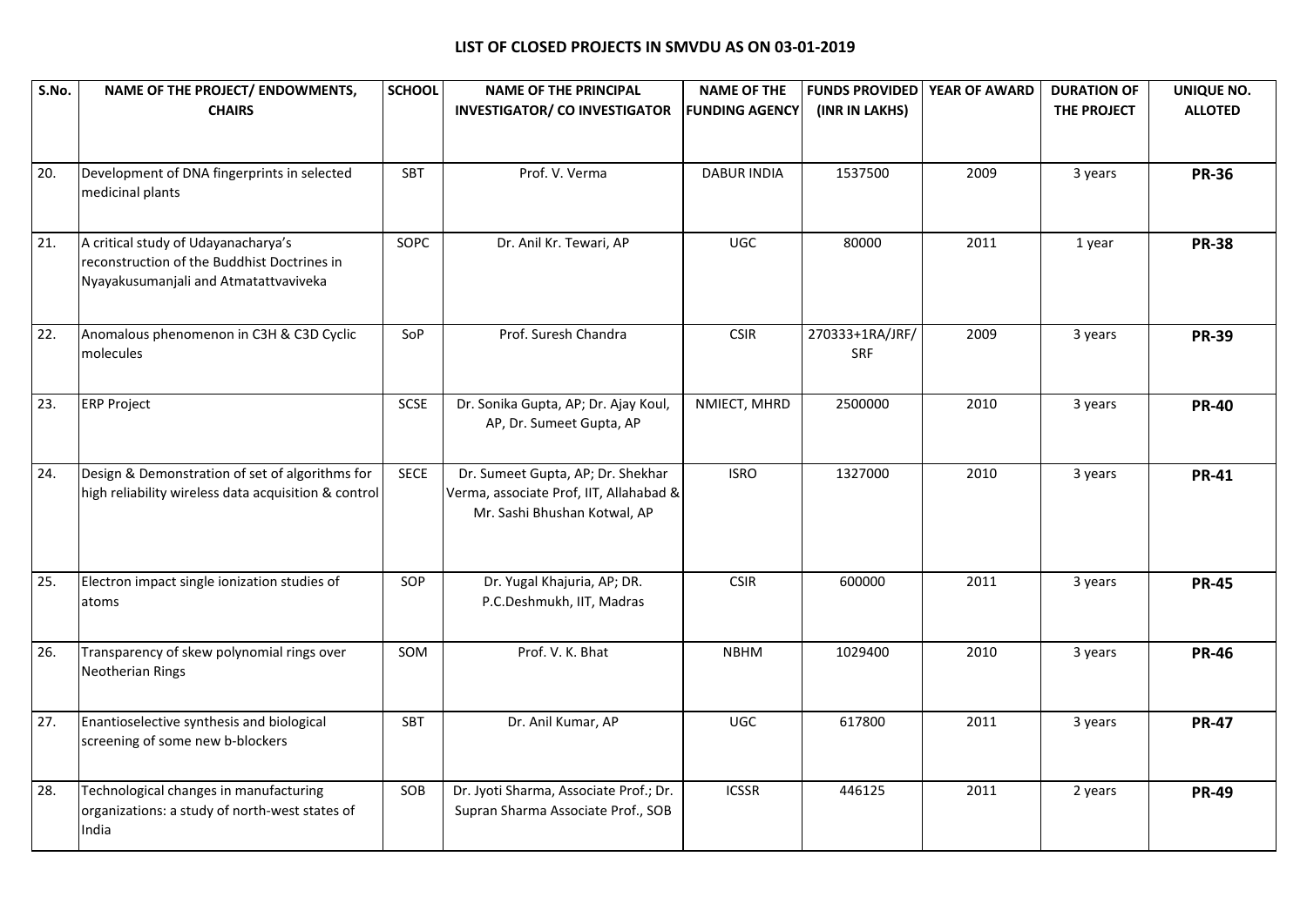| S.No. | NAME OF THE PROJECT/ ENDOWMENTS,<br><b>CHAIRS</b>                                                                                                                                                   | <b>SCHOOL</b> | <b>NAME OF THE PRINCIPAL</b><br><b>INVESTIGATOR/ CO INVESTIGATOR</b>                                  | <b>NAME OF THE</b><br><b>FUNDING AGENCY</b> | <b>FUNDS PROVIDED</b><br>(INR IN LAKHS) | YEAR OF AWARD | <b>DURATION OF</b><br>THE PROJECT | UNIQUE NO.<br><b>ALLOTED</b> |
|-------|-----------------------------------------------------------------------------------------------------------------------------------------------------------------------------------------------------|---------------|-------------------------------------------------------------------------------------------------------|---------------------------------------------|-----------------------------------------|---------------|-----------------------------------|------------------------------|
| 29.   | Associated prime ideals and minimal prime ideals<br>of skew polynomial rings.(ii) introduction                                                                                                      | SOM           | Prof. V. K. Bhat                                                                                      | <b>NBHM</b>                                 | 200000                                  | 2011          | 2 years                           | <b>PR-50</b>                 |
| 30.   | Development of inorganic Nanophosphors:<br>Luminescence and related studies                                                                                                                         | SOP           | Dr. Vinay Kumar, AP                                                                                   | <b>DST</b>                                  | 2760000                                 | 2012          | 3 years                           | <b>PR-51</b>                 |
| 31.   | Effect of swift heavy ion irradiation on alkali-<br>alkaline earth based oxide Nanophosphors:<br>luminescence and related studies                                                                   | SOP           | Dr. Vinay Kumar, AP                                                                                   | <b>IUAC</b>                                 | 138813                                  | 2011          | 3 years                           | <b>PR-52</b>                 |
| 32.   | Exploring myxobacteria from the state of J&K for<br>novel enzymes and secondary metabolites                                                                                                         | SBT           | Dr. Shafaq Rasool, AP                                                                                 | DST, GOI                                    | 1963000                                 | 2011          | 4 years                           | <b>PR-54</b>                 |
| 33.   | Empirical study of psychology and mindset of<br>electricity consumer in the state of J&K and the<br>social impact of power losses in Jammu &<br>Kashmir: performance, challenges and<br>opportunity | SECE,<br>SOB  | Dr. Suparn K.Sharma, Associate Prof.,<br>SOB, Dr. Sunil giri, AP, SOB & Dr.<br>Sumeet Gupta, AP, SECE | <b>JKSERC</b>                               | 440000                                  | 2012          | 1 years                           | <b>PR-55</b>                 |
| 34.   | Mirna status in breast tumors and therapeutic<br>potential                                                                                                                                          | <b>SBT</b>    | Prof. R.N.K.Bamezai, JNU; Dr. Rakesh<br>Kumar, AP                                                     | <b>DST</b>                                  | 14937000                                | 2012          | 3 years                           | <b>PR-56</b>                 |
| 35.   | Exploring microbial diversity and mining novel<br>hydrolases from brackish water lakes of ladakh<br>region by metagenomic approach                                                                  | SBT           | Dr. Shafaq Rasool, AP,                                                                                | <b>CSIR</b>                                 | 2530000                                 | 2012          | 3 years                           | <b>PR-57</b>                 |
| 36.   | Impact of FDI on retail sector of Jammu                                                                                                                                                             | SOB           | Dr. H.G. Mishra, AP                                                                                   | <b>AICTE</b>                                | 5,00,000                                | 2012          | 2 years                           | <b>PR-58</b>                 |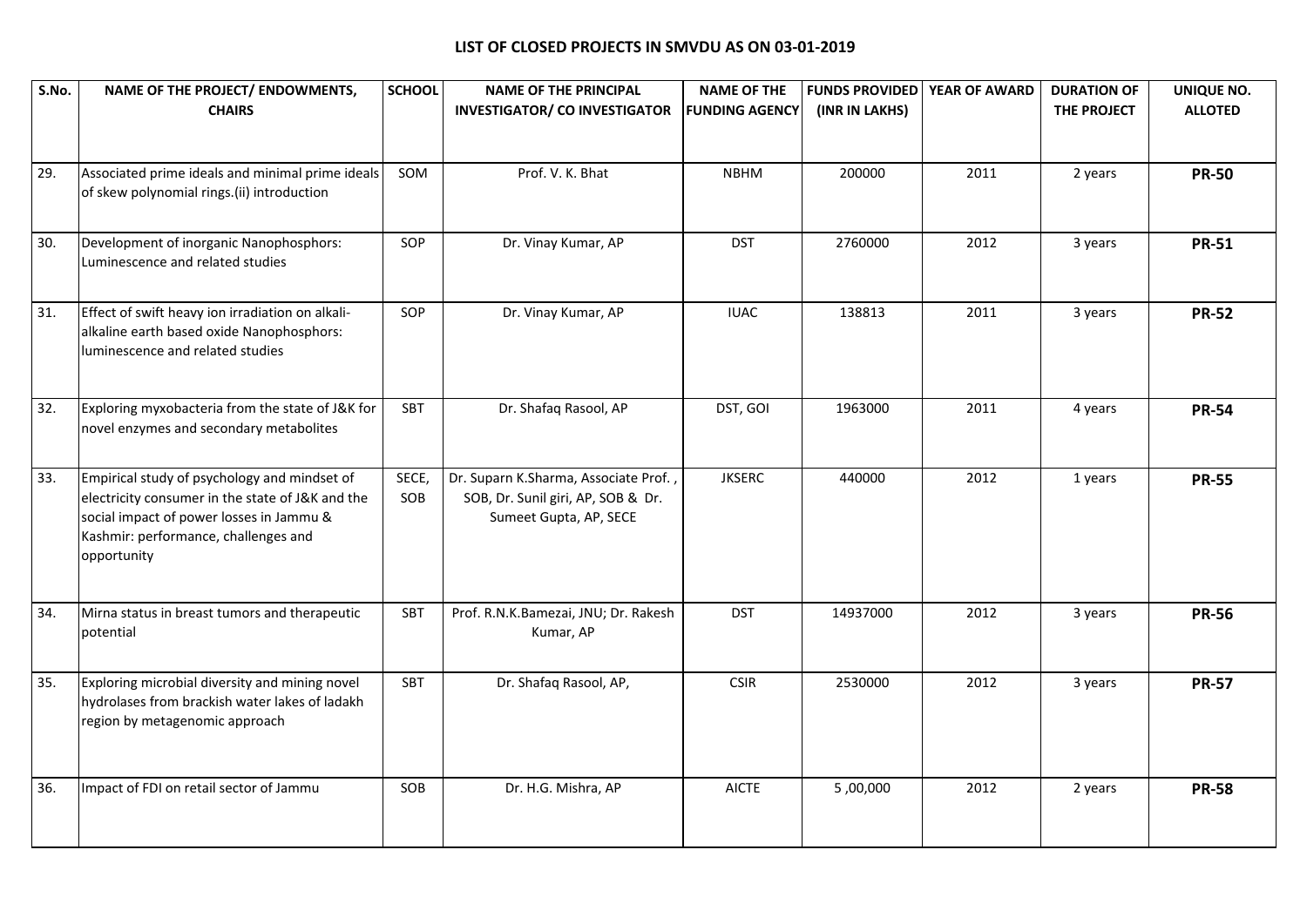| S.No. | NAME OF THE PROJECT/ ENDOWMENTS,<br><b>CHAIRS</b>                                                                               | <b>SCHOOL</b> | <b>NAME OF THE PRINCIPAL</b><br><b>INVESTIGATOR/ CO INVESTIGATOR</b>                                           | <b>NAME OF THE</b><br><b>FUNDING AGENCY</b> | <b>FUNDS PROVIDED</b><br>(INR IN LAKHS) | YEAR OF AWARD | <b>DURATION OF</b><br>THE PROJECT | UNIQUE NO.<br><b>ALLOTED</b> |
|-------|---------------------------------------------------------------------------------------------------------------------------------|---------------|----------------------------------------------------------------------------------------------------------------|---------------------------------------------|-----------------------------------------|---------------|-----------------------------------|------------------------------|
|       |                                                                                                                                 |               |                                                                                                                |                                             |                                         |               |                                   |                              |
| 37.   | Alkaline earth based Nanophosphors: synthesis,<br>characterization and their luminescence studies                               | SOP           | Dr. Vinay Kumar, AP                                                                                            | DAE                                         | 1949250                                 | 2012          | 3 years                           | <b>PR-59</b>                 |
| 38.   | Cell & tissue engineering of in vitro culture of<br>bacopa mannier (L.) to Enhace biomass &<br>Bacoside production              | SBT           | Dr. Sharada M. Potukuchi, Associate<br>Prof.,                                                                  | <b>UGC</b>                                  | 1370800                                 | 2012          | 3 years                           | <b>PR-60</b>                 |
| 39.   | Design modification and analysis fo effect of<br>variable quantization on A* Prune, K-MCSP<br>Algorithm:- for Video compression | <b>SECE</b>   | Dr. Amit Kant Pandit, Associate prof                                                                           | <b>UGC</b>                                  | 830800                                  | 2012          | 2 years                           | <b>PR-61</b>                 |
| 40.   | Development of Microbial fuel cell                                                                                              | <b>SECE</b>   | Dr. Vipan Kakkar, Associate Prof.,                                                                             | <b>UGC</b>                                  | 816800                                  | 2012          | 3 years                           | <b>PR-62</b>                 |
| 41.   | Secure & quality of Science oriented routing<br>protocol for MANETs                                                             | SCSE          | Dr. Ajay Koul, AP                                                                                              | <b>UGC</b>                                  | 768800                                  | 2012          | 3 years                           | <b>PR-63</b>                 |
| 42.   | Study of Economic Value Added (EVA) of<br>Companies in Indian as a tool for Competitive<br>Advantage                            | SOB           | Dr. Saurabh, AP                                                                                                | <b>UGC</b>                                  | 474800                                  | 2012          | 3 years                           | <b>PR-64</b>                 |
| 43.   | Molecular modeling and drug docking study on<br>cystathionine beta lyase in pathogenic members<br>of enterobacteriacease        | SBT           | Mr. Pravez Singh Slathia, AP;Dr Preeti<br>Sharma                                                               | <b>UGC</b>                                  | 160000                                  | 2012          | 2 years                           | <b>PR-65</b>                 |
| 44.   | Development of location technique for two and<br>three dimensional wireless sensor networks                                     | <b>SECE</b>   | Mr. Shashi Bhushan Kotwal, AP; Dr.<br>Sumeet Gupta, AP, SECE & Dr. Shekhar<br>Verma, Associate Professor, IIIT | <b>UGC</b>                                  | 130000                                  | 2012          | 2 years                           | <b>PR-66</b>                 |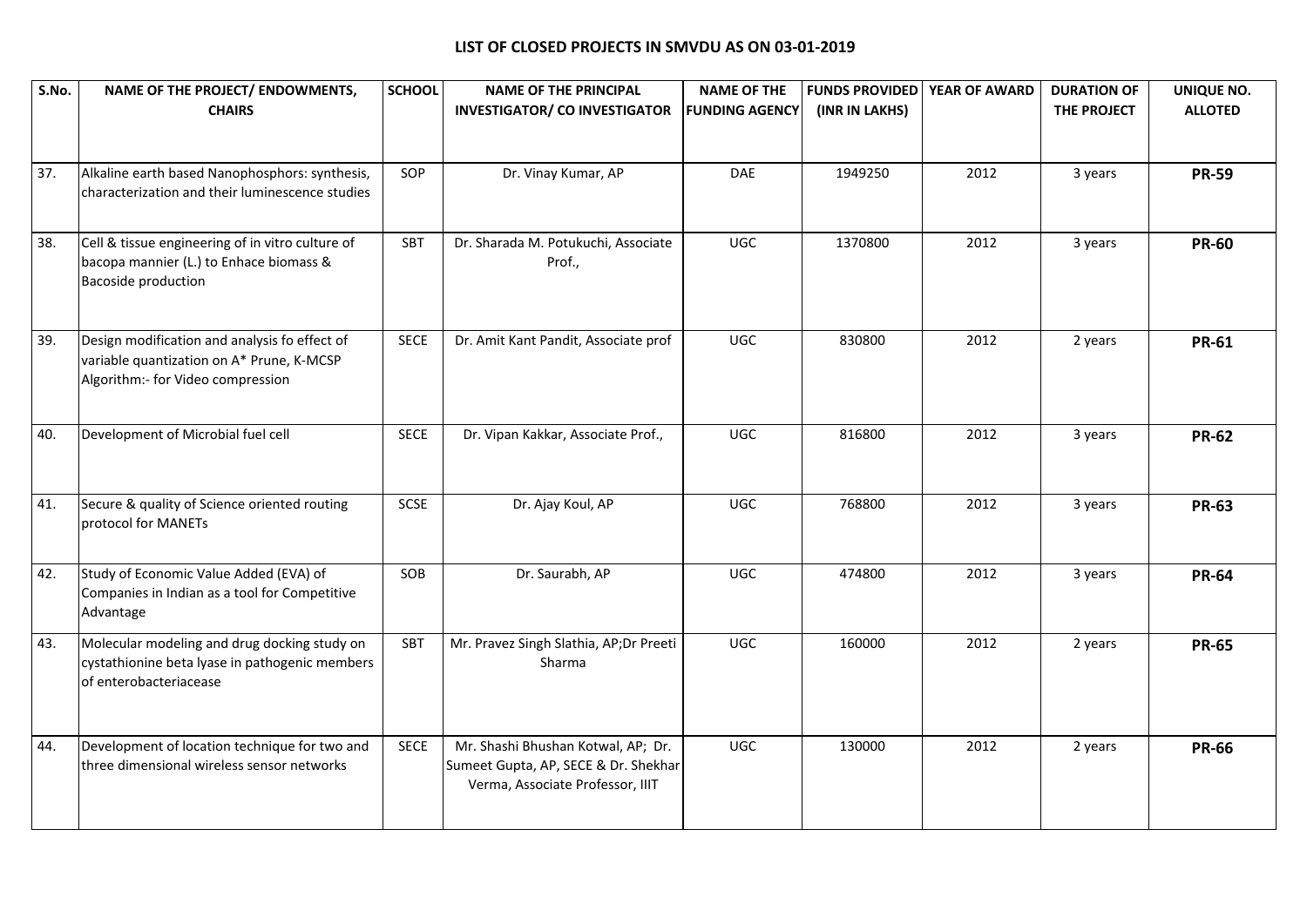| S.No. | NAME OF THE PROJECT/ ENDOWMENTS,<br><b>CHAIRS</b>                                                                                 | <b>SCHOOL</b> | <b>NAME OF THE PRINCIPAL</b><br><b>INVESTIGATOR/ CO INVESTIGATOR</b> | <b>NAME OF THE</b><br><b>FUNDING AGENCY</b> | <b>FUNDS PROVIDED</b><br>(INR IN LAKHS) | YEAR OF AWARD | <b>DURATION OF</b><br>THE PROJECT | UNIQUE NO.<br><b>ALLOTED</b> |
|-------|-----------------------------------------------------------------------------------------------------------------------------------|---------------|----------------------------------------------------------------------|---------------------------------------------|-----------------------------------------|---------------|-----------------------------------|------------------------------|
|       |                                                                                                                                   |               |                                                                      |                                             |                                         |               |                                   |                              |
| 45.   | Collision processes in atomic and molecular<br>physics                                                                            | SOP           | Dr. Yugal Khajuria, AP                                               | <b>SERB</b>                                 | 2320379                                 | 2012          | 3 years                           | <b>PR-67</b>                 |
| 46.   | Facilitators and Inhibitors of the financial<br>practices of small and medium enterprise (SMES)<br>in Jammu district (J&K), India | SOB           | Dr. Sanjay kr. Mishra, AP                                            | <b>AICTE</b>                                | 641000                                  | 2012          | 3 years                           | <b>PR-68</b>                 |
| 47.   | Adoption of Banking Technologies in Jammu<br>Region of India: An Empirical Study                                                  | SOB           | Prof. Dinabandhu Mukhopadhyay                                        | <b>UGC</b>                                  | 587600                                  | 2013          | 2 years                           | <b>PR-69</b>                 |
| 48.   | Process Improvement of Apple Fruits Production<br>in Kashmir Region: An Empirical Study                                           | SOB           | Prof. Dinabandhu Mukhopadhyay                                        | <b>ICSSR</b>                                | 500000                                  | 2013          | 2 years                           | <b>PR-71</b>                 |
| 49.   | Human Genetic Diversity and Evolutionary<br>Perspectives of Type 2 Diabetes Susceptibility in<br><b>Indian Populations</b>        | SBT           | Dr. Swarkar Sharma, AP                                               | <b>UGC</b>                                  | 600000                                  | 2014          | 2 years                           | <b>PR-73</b>                 |
| 50.   | Replication and characterization of newly<br>identified T2D susceptible genetic loci in some<br><b>Indian Population Groups</b>   | SBT           | Dr. Ekta Rai, AP                                                     | <b>UGC</b>                                  | 600000                                  | 2014          | 2 years                           | <b>PR-74</b>                 |
| 51.   | A Comparative Study of Firm Level<br>Competitiveness of Food Processing Units of<br>Himachal Pradesh and Jammu & Kashmir          | SOB           | Dr. Saurabh, AP                                                      | <b>ICSSR</b>                                | 1000000                                 | 2014          | 2 years                           | <b>PR-77</b>                 |